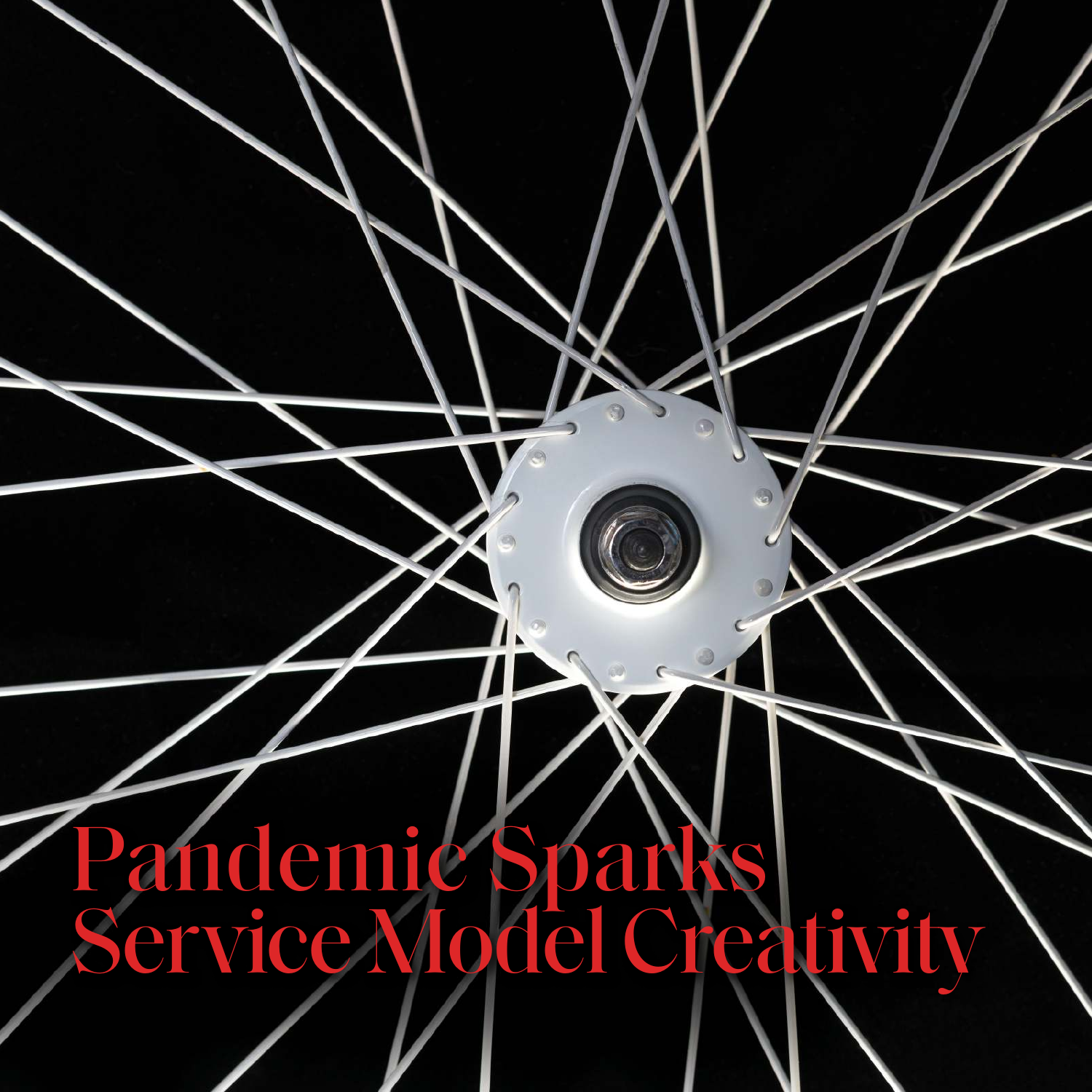

### COVID-19 pushed the work-from-home model forward at breakneck speed, but Patra kept pace.

**If things had gone** as Matthew Easterlin, Patra's COO for international operations, had planned, around 3,200 Patra employees in India and the Philippines would have begun moving from brick and mortar offices to working from home slowly over the next few years. But the coronavirus changed all that.

Patra is a technology-enabled company that provides support services for all aspects of the insurance industry—brokers, carriers, wholesalers, and managing general agents. Since CEO and founder John Simpson started the company 15 years ago, its North America staff has always worked remotely. This group of employees handles the core functions of Patra: marketing, product management, engineering and IT, professional services, consultants, sales, executive office and finance/accounting. Patra's international staff support its global delivery and contact centers. So there was no question that, with a global upheaval in commerce ahead, Easterlin had to move quickly to avoid massive business disruption.

"In the middle of February, we realized we probably were going to have a very serious problem on our hands and started to prepare for a transition. We took employees from the traditional office setting, also known as a 'hub' model, and moved them to working from home, called 'hub and spoke,' because we knew those offices were going to have to be closed. We basically transitioned several thousand employees in a few weeks from traditional offices to work from home in both India and the Philippines," Easterlin says.

Although it is not uncommon for businesses to have moved from an office environment to a work-fromhome operation due to the pandemic, Patra's transition was more complicated and challenging than most due to the nature of the company's work. Most of its overseas employees work in shifts and utilize the same equipment, meaning it was necessary to obtain nearly

2,000 computers and secure internet access for all their homes in a matter of weeks.

"It took a lot of pounding of pavement and phone calls," says Easterlin. "We provisioned our employees with everything they needed to do their work—keyboard, personal computer, two monitors, headsets, and web cams in some cases. That was done in many cases by loading up cars with equipment and driving to the areas where employees were doing work. We even developed a GPS mapping system to optimize routing."

Patra also revisited its delivery infrastructure and security protocols to ensure its new hub-and-spoke model would be as secure as its pre-COVID operations. For that effort, Easterlin turned to Patra's chief security officer, Sean Kennedy. Kennedy and his team designed a technology provision model that promoted security and confidence above all else.

"There have been some bumps in the road as the company changed how we traditionally support our global operations," Kennedy says, "but our proactive and innovative vison to transform our service delivery model is more resilient and more sophisticated than people realize."

That vision included everything from developing new protocols for the company's distributed workforce to ensuring proper encryption and computer authentication through the cloud.

"Our responsibility to our clients and their customers is ensuring that all transactions are done in a secure environment," says Kennedy. "We put a ton of resources into technical security and infrastructure to make sure we were able to meet the concerns. Our clients

Jose Luis Stephens/Getty Images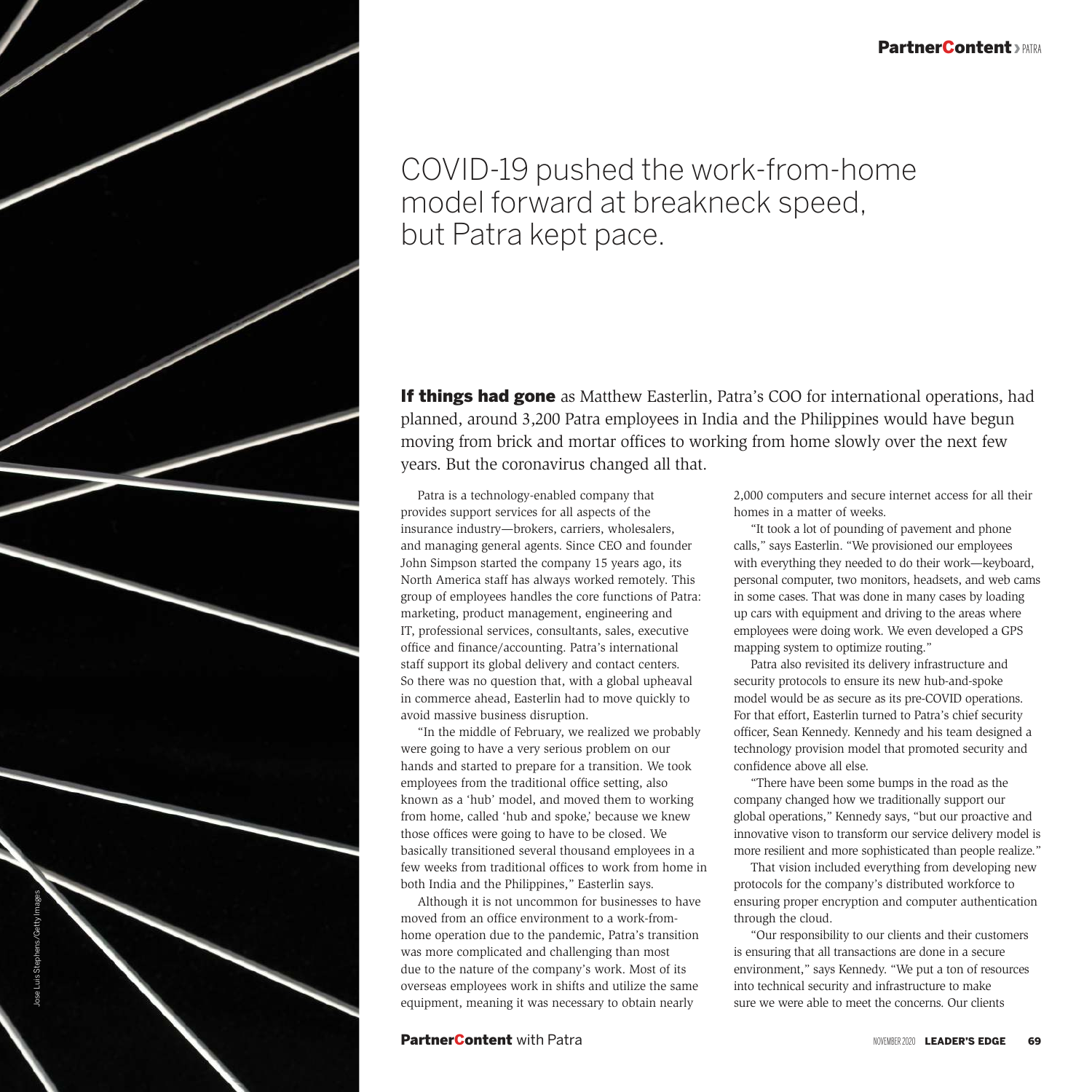appreciate the efforts we have gone through to ensure the integrity and confidentiality of their data."

#### SMOOTH TRANSITION

Leticia Treviño, COO of Patra's U.S. operations, says COVID-19 did not seriously affect Patra's "Select" operations but the transition to remote work overseas was necessary to ensure its "OnDemand" business continued uninterrupted.

The Select model focuses on small account servicing for retail brokers in the commercial, personal and employee benefits sectors. Treviño says Patra's domestic employees, who are brokers or licensed account managers, essentially become

an extension of the customer's agency. They provide insurance advice, renewals, and other consultation services to mid-market customers.

The OnDemand operation uses U.S. team members as intermediaries with the customers. They coordinate between customers and the off-shore employees to handle services such as issuing certificates of insurance, data entry, and document processing, freeing the customers to do more work to build their business and serve their insureds. Treviño estimated that the India staff performs about 80% of Patra's OnDemand work.

One method Patra used to offset the staffing disruption due to COVID-19 was to hire temporary workers in North America to ensure that the work normally handled in India and the Philippines continued pretty much uninterrupted during the transition from offices to remote workplaces. Out of COVID-19 and Treviño's ability to harness domestic temporary workers arose the creation of new business deployment models that offered alternatives during business disruptions.

Dawn Beasley, property and casualty business operations manager for ABD Insurance and Financial Services, says her company uses Patra's Select model for small account servicing and the OnDemand services for as much work as possible. She says during the transition from office sites to remote work overseas, Patra's work continued to be "super seamless."

"During the pandemic, there was little interruption. There were a couple of weeks when the stuff we were able to send to the (overseas) team slowed a little, but within a month, we were up and running fully again. It was amazing they could get their entire team up in such a short time," Beasley says.



**"Our proactive and innovative vision to transform our service delivery model is more resilient and more sophisticated than people realize."**

 **—Sean Kennedy, chief security officer, Patra**

Another Patra customer, Kelly Sprague, vice president and commercial lines operation manager at Heffernan Insurance Brokers, says there has never been any problem with Patra's use of a remote workforce, either domestically or overseas.

"Their communications are great with us," Sprague says. "Sometimes it feels as if they could be in the department downstairs. There is no difference in the quality of work or communications because they are not physically in an office."

#### A SILVER LINING

Kate Lister, president of Global Workplace Analytics, says before

the COVID crisis, only about 3.6% of the workforce was working at home half-time or more, but she expects that figure will rise to 25% or 30% post COVID. That

large an increase in remote work would have easily taken five years or more without the boost provided by the pandemic.

"The genie is out of the bottle, and it is not going back in," Lister says. "The biggest pushback on remote work has been manager mistrust. The easiest way to change that is to have the managers work remotely themselves. Once they have experienced it, it is an 'aha' moment. Their employees are not going to be sitting on the sofa eating bonbons, and in many cases, they are more productive than they were in an office setting. I never would have thought it would take a pandemic to be the big shift, but here we are."

Robert Peters, COO of the Insurance Office of America, says his company is one such example. He says the pandemic forced company managers to drop their resistance to remote work for its 1,300 employees working in 60 offices across the United States.

"We've been able to show in five months that working remotely has improved operations from a productivity standpoint and a quality standpoint. It has improved every element of customer service, and that really has given the board of directors a comfort level they wouldn't have had," Peters says.

There have also been other benefits realized from remote work, including greater success in recruiting qualified candidates and improved retention of employees. Easterlin and Peters do not expect to ever return to an office-only workforce, although the post-COVID remote work will likely be a few days a week rather than full-time.

"We have about 25% of our workforce back in some locations now, but the plan is to change our work model to be probably 40 to 50% work from home and the others working from the office," IOA's Peters says. "We knew we had to do it because of COVID, but we are looking now at how we can make it permanent."

#### A POST-COVID WORLD

The global pandemic not only pushed companies like Patra to address remote work options, it provided an opportunity for innovative companies throughout the insurance industry and other business sectors to



**"We have a lot more flexibility with our workforce. As our customers need change over time, we can be more nimble with how we can handle that."**

> **—Matthew Easterlin, COO for international operations, Patra**

utilize technology to enhance their infrastructure, workflows, staffing models, and security measures—all in the name of customer service. "The evolution of our global workforce, end-to-end security between our remote and onpremises workers, whenever and wherever they may be, represents the new normal for insurance processing," says Patra's Kennedy.

Easterlin agrees, saying the COVID-19 crisis has given Patra an opportunity to scale, grow and support its verticals for the years to come. "One of the things we discovered through this process was that, pre-pandemic, we operated in a very rigid configuration… When people moved out of [that] rigid configuration, it allowed us to be more flexible in when and how they were working. If people wanted to change the time when they were working or if it made sense to match time with when our

customer needed work done, we were able to do that. We have a lot more flexibility with our workforce. As our customers need change over time, we can be more nimble with how we can handle that," he says. enge